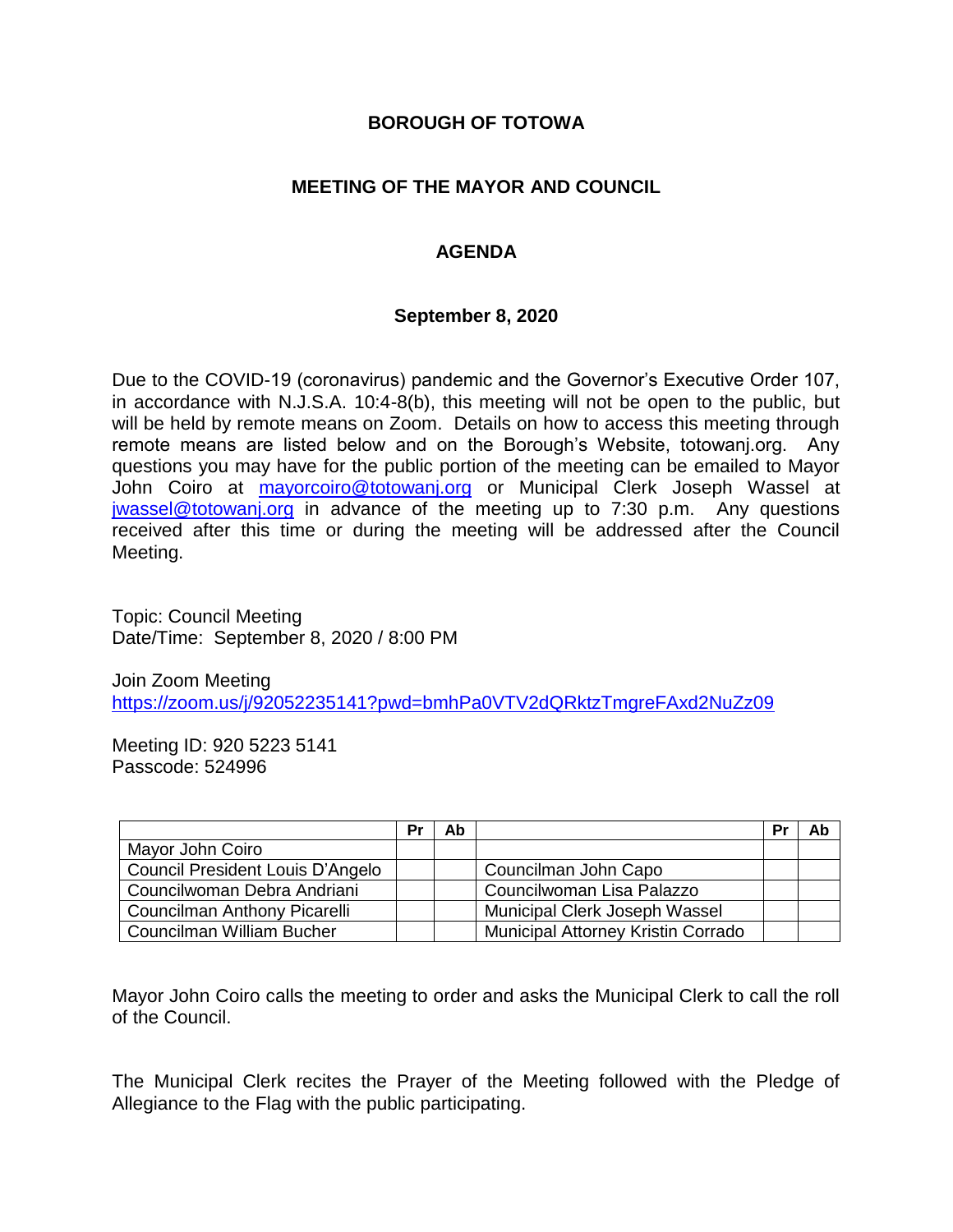The Statement of the Meeting (Open Public Meetings Act) is read by the Municipal Clerk.

Report from Members of the Council, Municipal Clerk and Municipal Attorney.

Mayor Coiro will announce if any citizens emailed any questions pertaining to the public portion of the meeting.

# **CITIZENS HEARD:**

Any questions you may have for the public portion of the meeting can be emailed to Mayor John Coiro at [mayorcoiro@totowanj.org](mailto:mayorcoiro@totowanj.org) or Municipal Clerk Joseph Wassel at [jwassel@totowanj.org](mailto:jwassel@totowanj.org) in advance of the meeting up to 7:30 p.m.

Minutes of the Mayor and Council for the meeting of August 25, 2020.

# **COMMITTEE ON FINANCE: PICARELLI, D'ANGELO, CAPO.**

Resolution No. 2020-19 for the payment of bills.

Resolution authorizing the Treasurer to issue refunds to various property owners due to overpayment of 3rd Quarter 2020 taxes.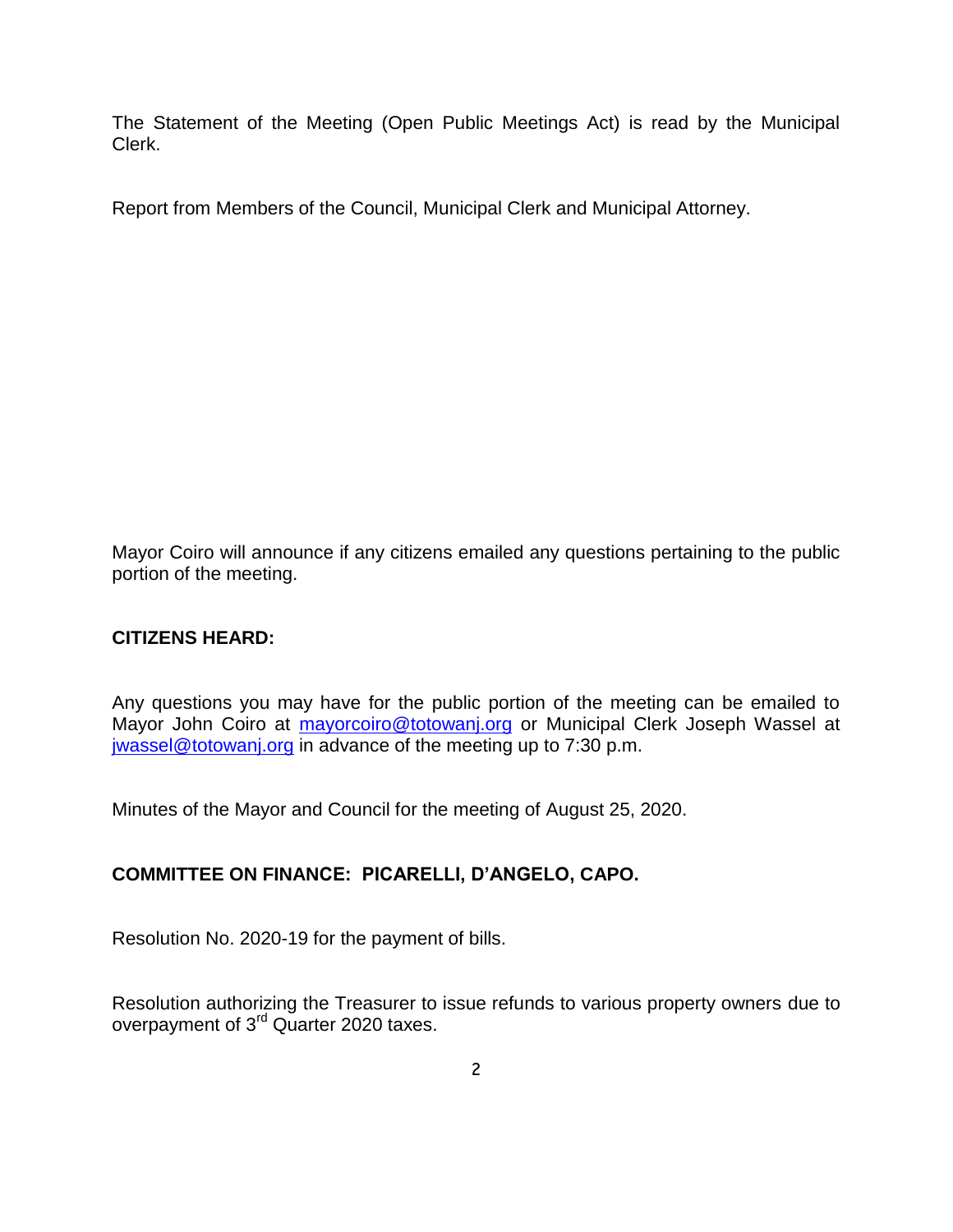## **COMMITTEE ON PUBLIC SAFETY: D'ANGELO, CAPO, BUCHER.**

Grade increase for Patrol Officer Matthew Cossari from Grade 7 to Grade 6.

Resolution Authorizing The Purchase And Delivery Of Three Vehicles For The Borough Of Totowa Police Department.

Appointment by Mayor of an Emergency Management Coordinator.

Agreement between the Borough of Totowa and Brian Fusco to participate in the Volunteer Tuition Credit Program pursuant to P.L. 1998, c. 145 and authorize the Mayor and Municipal Clerk to execute the same.

Letter from the Totowa Fire Department Fund Drive Committee advising of their annual fund drive.

### **COMMITTEE ON PUBLIC WORKS: BUCHER, PALAZZO, PICARELLI.**

Resolution Authorizing A Refund To FIS – The Credit Card Servicing Company For Water Account No. 1245-0, 20 Battle Ridge Trail.

### **COMMITTEE ON ENG. & PUB. PROPERTY: CAPO, ANDRIANI, D'ANGELO.**

Resolution Authorizing Emergency Electrical Repairs At The Borough Of Totowa Municipal Complex.

Resolution Authorizing The Installation And Programming Of The Control Panel At The West End Pump Station.

Letter from the Totowa Public Library requesting permission to extend the Farmer's Market to continue from September 11 – October 30, 2020 and changing the hours to  $1:00 - 6:00 \text{ p.m.}$